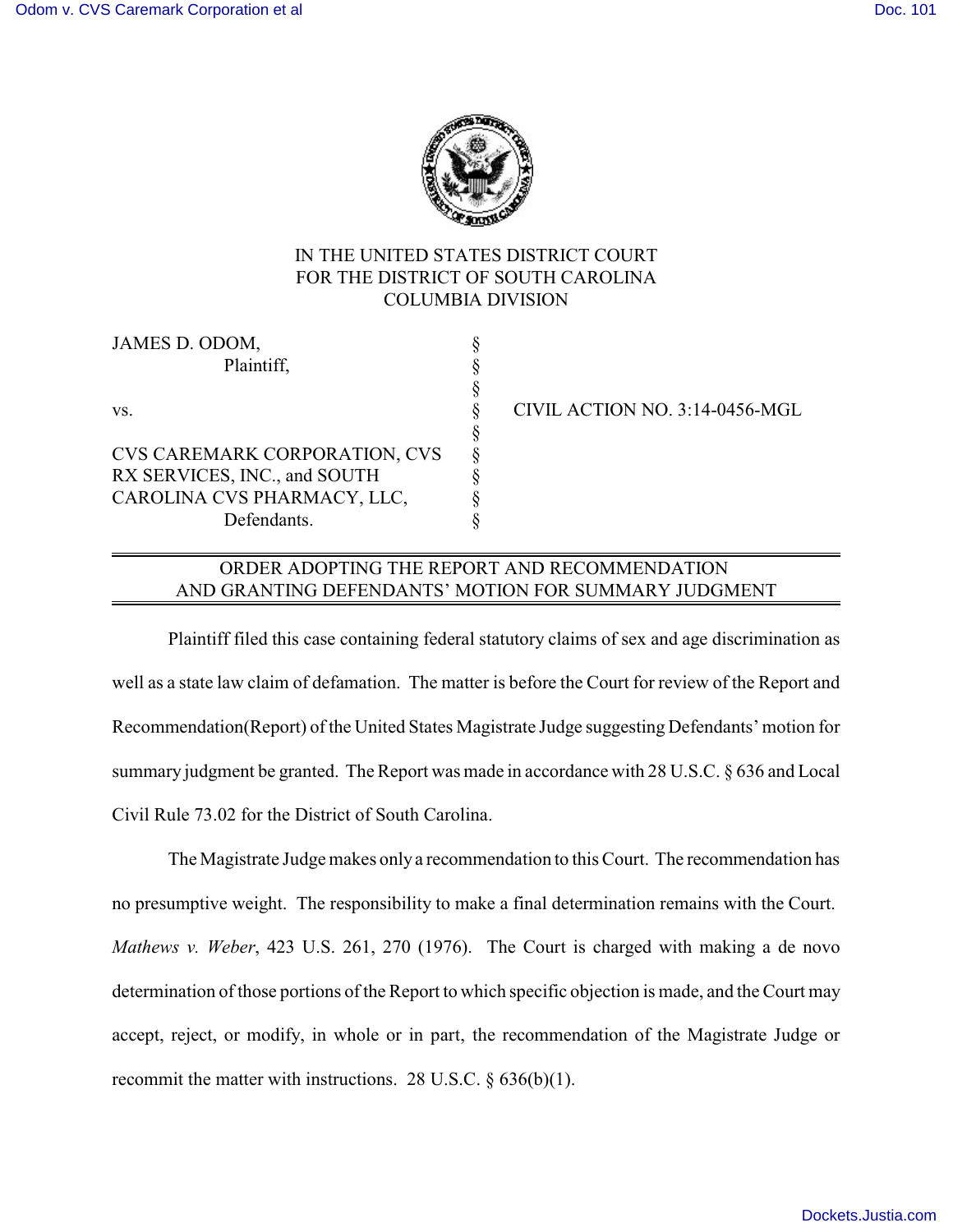The Magistrate Judge filed the Report on July 6, 2016, Plaintiff filed his objections on July 25, 2016, and Defendants filed their response to Plaintiff's objections on August 11, 2016. The Court has carefully considered Plaintiff's objections, but holds them to be without merit. Therefore, it will enter judgment accordingly.

Much of what Plaintiff includes in his submission is not specific objections to the Report, but is instead nothing more than a reassertion of arguments the Magistrate Judge has already considered and rejected. Plaintiff did this notwithstanding straightforward statutory authority requiring specific objections: (1) "a party may serve and file specific, written objections to the proposed findings and recommendations," Fed. R. Civ. P. 72(b); (2) "[a] judge of the court shall make a de novo determination of those portions of the report or specified proposed findings or recommendations to which objection is made," 28 U.S.C.  $\S$  636(b)(1)(C); and (3) "[a]ny adjudication of fact or conclusion of law rendered [in the Report] not specifically objected to . . . may become conclusive upon the parties. Failure to file specific objections pursuant to 28 U.S.C.  $§ 636(b)(1)(C) \dots$  may be construed by any reviewing court as a waiver of such objection" Hence, the Court's analysis below addresses only Plaintiff's statements in which he lodges specific objections to the Report.

First, Plaintiff contends "[t]he Magistrate Judge erred in concluding that Plaintiff has failed to present sufficient direct or circumstantial evidence that sex was a motivating factor in his termination." Objections 6. The Court is unconvinced.

As the Magistrate Judge observed, Plaintiff marshals the following in his attempt to demonstrate [Defendants] discriminated against him based on sex: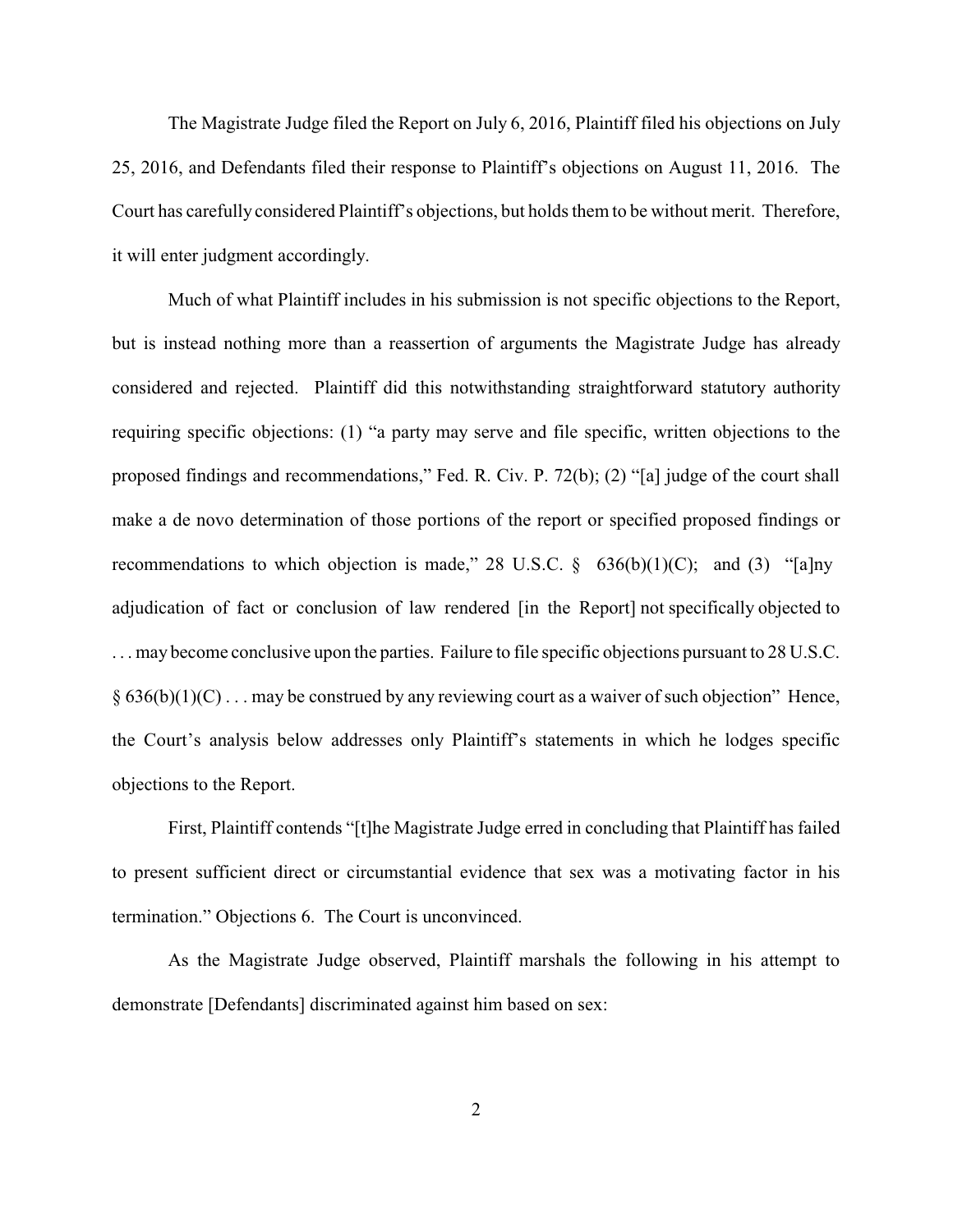(1) that he was not the pharmacist involved with the sale of the prescription in January 2013; (2) that a female pharmacist was in fact involved in the prescription transaction on that date; (3) that a second female pharmacist was involved in executing a falsified statement to DHEC in that she did not work at the pharmacy on the date prescribed and would have had no personal knowledge of the same; (4) that another female employee of the Defendant actually committed the act of disclosing the personal information to the police officer; (5) that the Plaintiff was the only individual who was questioned by Hammond and Spivey as being the violator; and (6) that Plaintiff was the only employee that was terminated for any purported violation.

#### Report 16 (quoting ECF No. 83 at 21).

Plaintiff takes exception to the Magistrate Judge's suggestion that allegation one, "that he was not the pharmacist involved with the sale of the prescription in January 2013," and two, "that a female pharmacist was in fact involved in the prescription transaction on that date," are irrelevant. The Magistrate suggested that this is so because "there has been no allegation . . . that anyone from the Pharmacy acted improperly in filling the prescription." Report 16. According to Plaintiff, however, "[t]he Magistrate Judge's assertion that these facts are irrelevant misses the point–the analysis is whether . . . gender motivated . . . Defendants' adverse employment action against Plaintiff." Objections 7.

Defendants state they discharged Plaintiff solely because he violated Defendants' Health Information Portability and Accountability Act (HIPAA) policy. As such, Plaintiff's two arguments regarding who filled the prescription are nothing more than a distraction. The same is true regarding Plaintiff's contention the Magistrate Judge incorrectly dismissed his third argument: "that a second female pharmacist was involved in executing a falsified statement to DHEC in that she did not work at the pharmacy on the date prescribed and would have had no personal knowledge of the same[.]"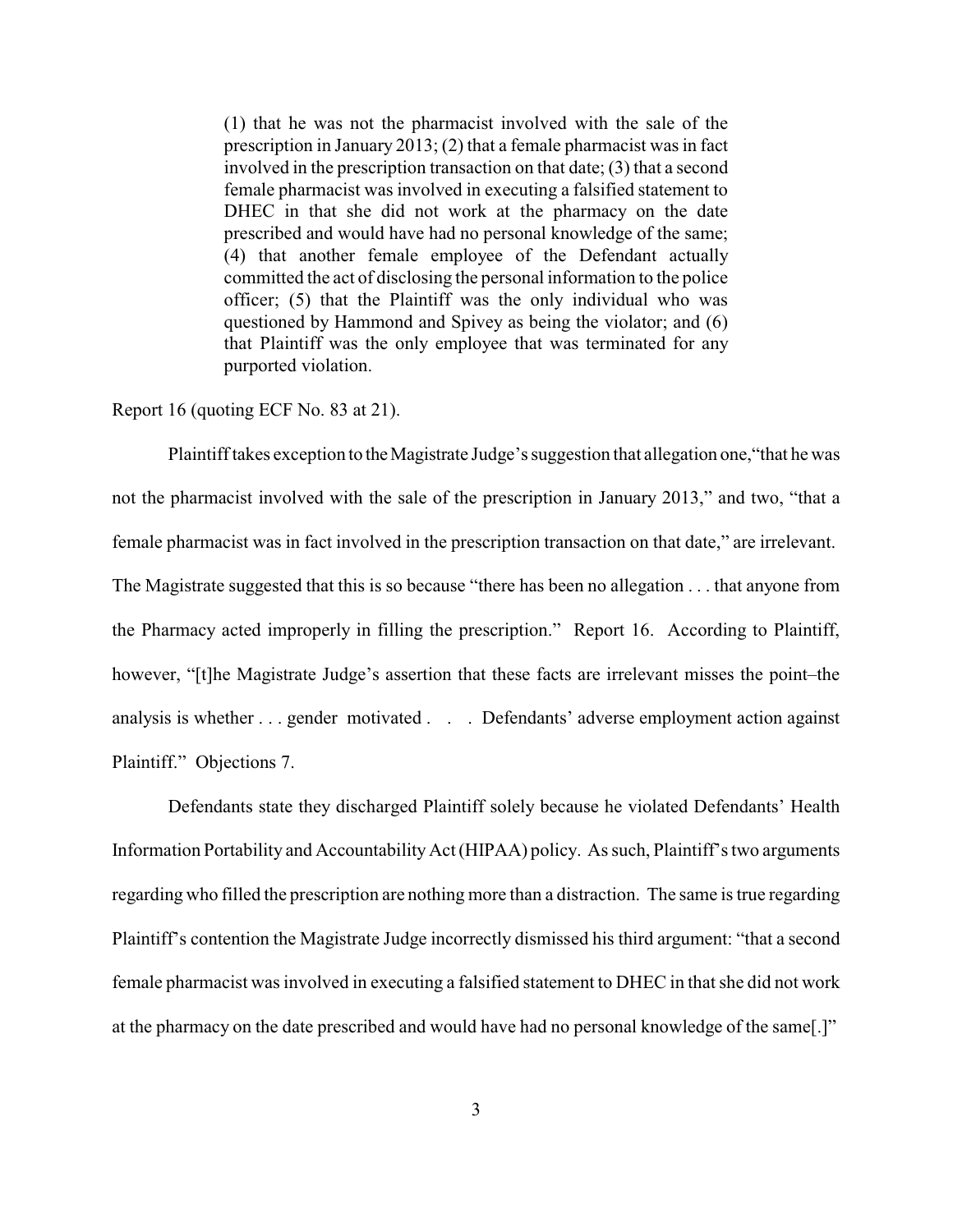Report 16 (quoting ECF No. 83 at 21). This allegation has nothing whatsoever to do with Defendants' articulated reason for terminating Plaintiff. For these reasons, the Court will overrule this objection.

Second, Plaintiff maintains "[t]he Magistrate Judge erred in concluding that Plaintiff had not shown pretext on [his] Title VII and ADEA discrimination claims." Objections 8. The Court disagrees.

The Court is of the firm opinion Plaintiff has failed to establish a prima facie case of sex and age discrimination. But, even if it thought otherwise, Defendants have "identified a legitimate nondiscriminatory reason for discharging Plaintiff, he committed a HIPAA violation." Report 22. And Plaintiff's pretext arguments are insufficient to show Defendants discriminated against him on the basis of his sex or age.

When "reviewing the employer's articulated reasons for discharge and the plaintiff's refutation thereof, [the Court] must keep in mind that Title VII [and the Age Discrimination in Employment Act of 1967, 29 U.S.C.  $\&$  621 (ADEA) are not ... vehicles for substituting the judgment of a court for that of the employer. *DeJarnette v. Corning Inc.*, 133 F.3d 293, 298-99 (4th Cir. 1998) (citation omitted) (internal quotation marks omitted). In other words, "this Court does not sit as a kind of super-personnel department weighing the prudence of employment decisions made by [employers] charged with employment discrimination." *Id*. at 299 (citations omitted) (internal quotation marks omitted) (alteration marks omitted). Instead, the Court's only interest "is whether the reason for which the defendant discharged the plaintiff was discriminatory." *Id*. Therefore, if the "employer articulates a reason for discharging the plaintiff not forbidden by law,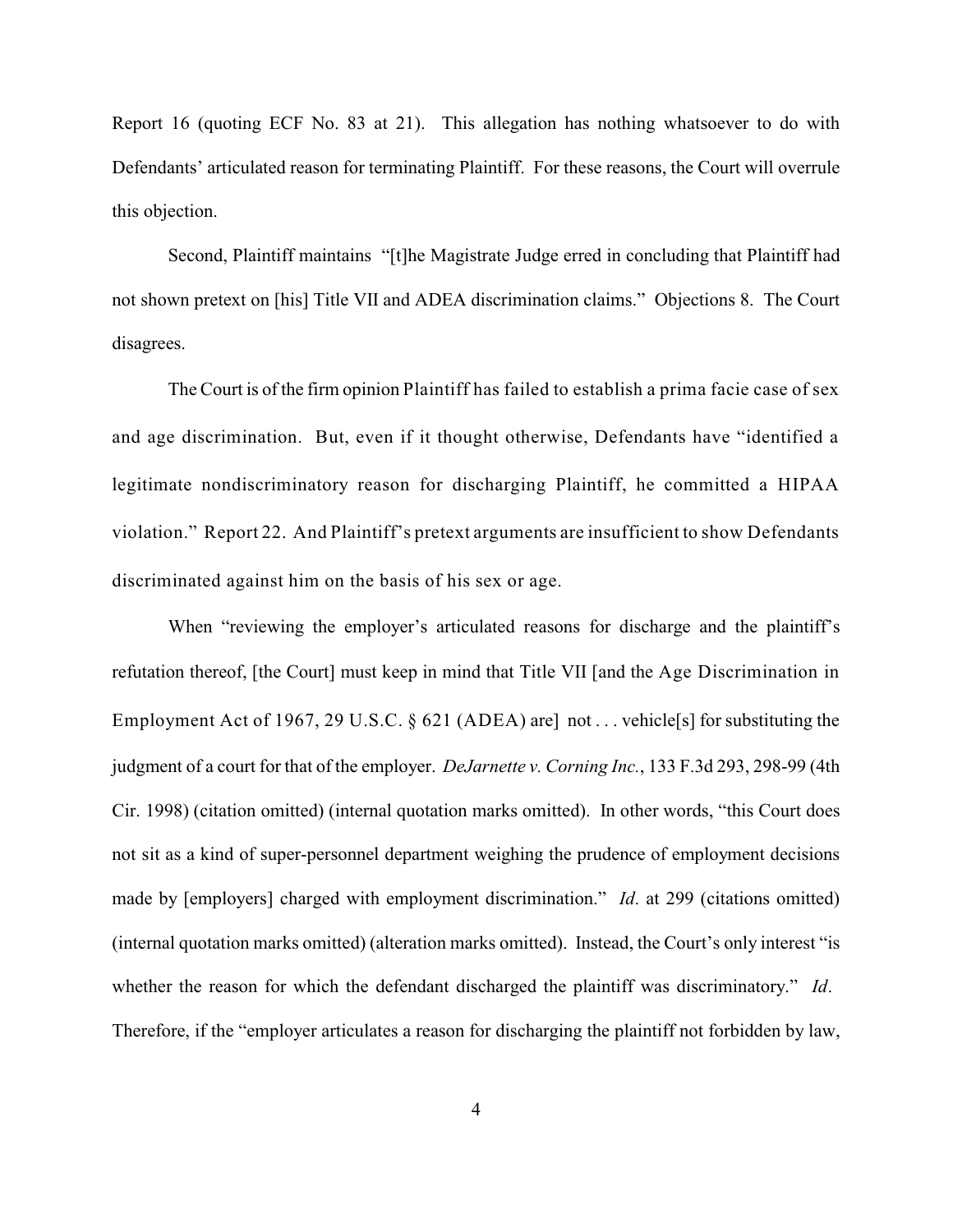it is not [this Court's] province to decide whether the reason was wise, fair, or even correct, ultimately, so long as it truly was the reason for the plaintiff's termination." *Id*.

Because the Court holds Defendants have articulated a legal reason for discharging Plaintiff, his violation of Defendants' HIPAA policy, and the Court agrees wholeheartedly with the Magistrate Judge's treatment of Plaintiff's pretext arguments, the Court will also overrule this objection.

Third, according to Plaintiff, "[t]he Magistrate Judge erred in finding Robyn Brown is a proper comparator notwithstanding Defendants failing to identify her as a witness in the course of this litigation." Objections 11. This objection lacks merit.

Robyn Brown is a younger female former pharmacist-in-charge Defendants terminated before they dismissed Plaintiff for violating its HIPPAA policy. Although she was unnamed as a witness in this case, evidence of her termination could have come in through any witness with personal knowledge regarding the circumstances of her departure. For instance, both Columbia market pharmacy supervisor Thomas Phillips and district manager Ann Pruter submitted declarations and could testify they participated in the decision to terminate Brown for violating Defendants' HIPAA policy. ECF Nos. 71-12, ¶ 4 and 71-18, ¶ 5.

In deciding whether one is a proper comparator, "it is necessary to consider whether the employees are involved in or accused of the same or similar conduct and are disciplined in different ways. *Maniccia v. Brown*, 171 F.3d 1364, 1368 (11th Cir. 1999) (citation omitted) (internal quotation marks omitted). "The most important factors in the disciplinary context are the nature of the offenses committed and the nature of the punishments imposed." *Id*. (citation omitted) (internal quotation marks omitted). "[T]he quantity and quality of the comparator's misconduct [needs to]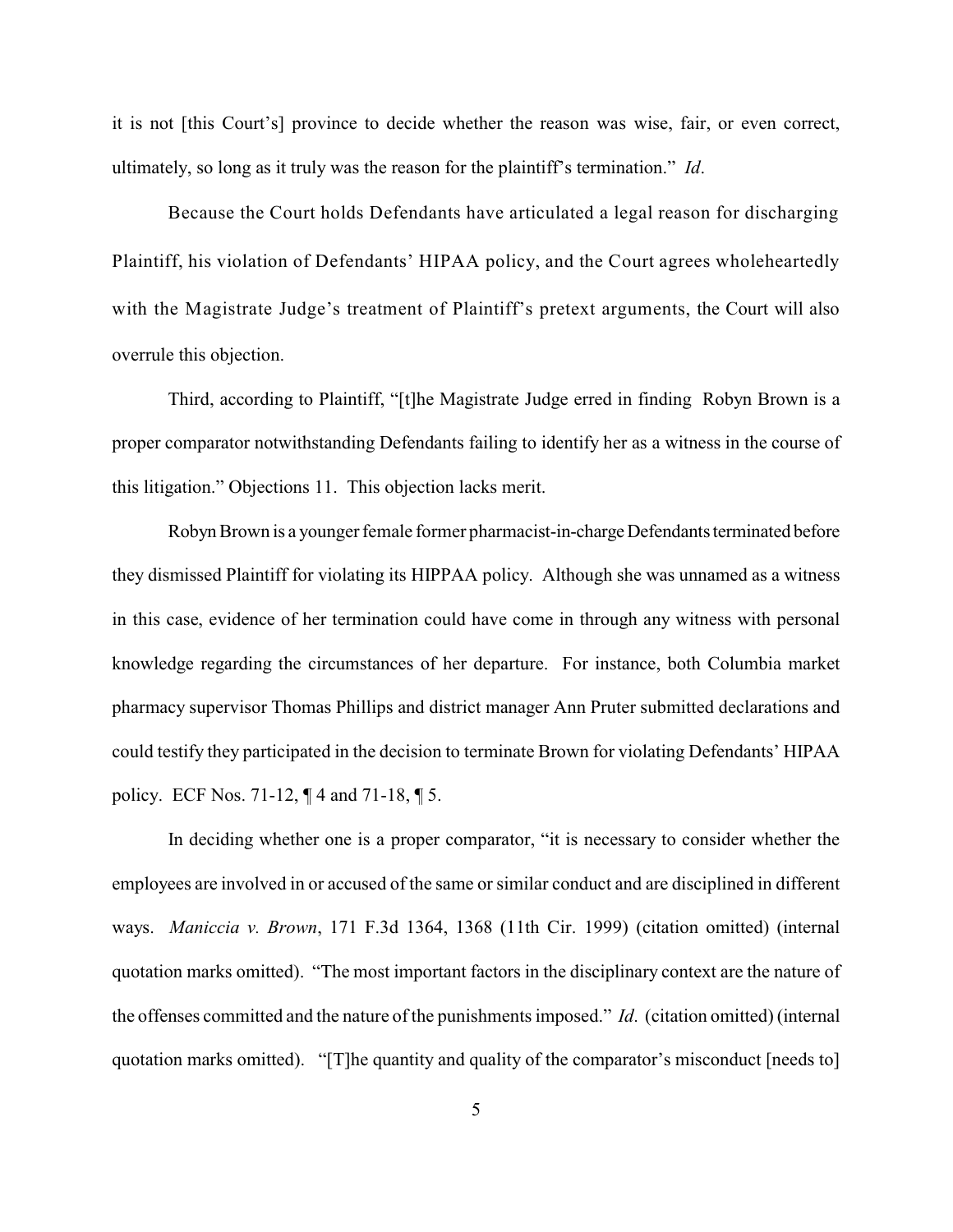be nearly identical to prevent courts from second-guessing employers' reasonable decisions and confusing apples with oranges." *Id*.

Having reviewed the record before it, the Court is of the firm opinion that Defendants have shown it treated Brown, a younger female pharmacist, in the same manner it did Plaintiff, an older male pharmacist for violating its HIPAA policy: it ousted each of them. Plaintiff has failed to submit any evidence conflicting with Defendants' evidence that Brown was a proper comparator. Accordingly, the Court will overrule Plaintiff's third objection, too.

And fourth and finally, Plaintiff argues "[t]he Magistrate Judge erred in finding that therewas not sufficient defamation evidence of actions of Defendants' agents within the course and scope of employment." Objections 12. The Court is unable to agree.

As the Magistrate Judge recognized, to establish a colorable claim for defamation under South Carolina law, the plaintiff must demonstrate: "(1) a false and defamatory statement was made; (2) the unprivileged statement was published to a third party; (3) the publisher was at fault; and (4) either the statement was actionable irrespective of harm or the publication of the statement caused special harm." Report 18 (citing *Fleming v. Rose*, 567 S.E.2d 857, 860 (S.C. 2002)).

As Plaintiff insists, "[d]efamation can be based on an indirect insinuation if the meaning is clear and the assertion is false and malicious." Objections 13 (citing *Eubanks v. Smith*, 354 S.E.2d 898 (S.C. 1987). He has failed to show, however, that anyone acting on behalf of Defendants made any false and malicious statements about him. Any arguments to the contrary are unavailing.

Plaintiff also asserts Defendants can be held liable for lead pharmacy technician Brenda Nordeoff's misstatement to a former co-worker concerning the reason Defendantsreleased Plaintiff. Plaintiff misapprehends South Carolina agency law.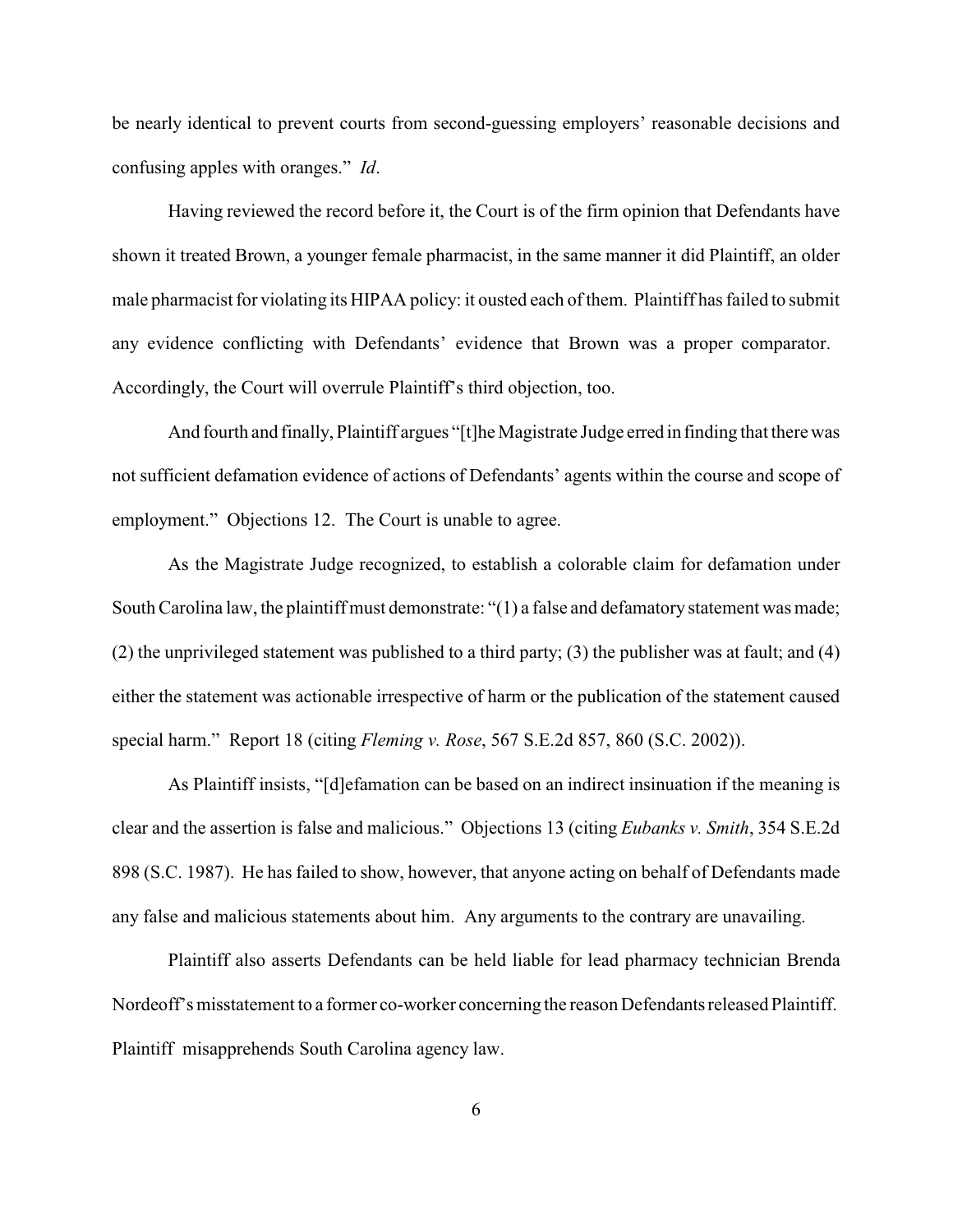"A principal may be held liable for defamatory statements made by an agent, but only where the agent was acting within the scope of her employment or within the scope of her apparent authority." Report 19-20 (quoting *Abofreka v. Alston Tobacco Co*., 341 S.E.2d 622, 625 (S.C. 1986) (internal quotation marks omitted) (alteration marks omitted). "An act is within the scope of a [employees'] employment where reasonably necessary to accomplish the purpose of h[er] employment and in furtherance of the [employer's] business." *Armstrong v. Food Lion, Inc.* 639 S.E.2d 50, 52 (S.C. 2006). Those things an employee does "to effect some independent purpose of h[er] own and not with reference to the service in which [s]he is employed, or while [s]he is acting as h[er] own master for the time being, is not within the scope of his employment so as to render the master liable. *Id.* at 53 (citation omitted). In a situation such as that, the employee alone is responsible for any damages. *Id*. This is so because, when an employee "steps aside" from her employer's "business for some purpose wholly disconnected with h[er] employment, the relation of master and servant is temporarily suspended; this is so no matter how short the time, and the master is not liable for h[er] acts during such time. *Id*.

The record contains nothing evidencing Nordeoff possessed any authority whatsoever to speak on behalf of Defendants regarding anything to do with Plaintiff's termination. Accordingly, in that Plaintiff is unable to establish Nordeoff was acting within the scope of her employment with Defendants when she made misstatements regarding Plaintiff's loss of employment, his defamation claim against Defendants must fail.

It appears to the Court that Nordeoff was doing nothing more than gossiping when she spoke to a former co-worker about Plaintiff's termination. CertainlyPlaintiff does not mean to suggest that Defendants can be held liable for the mere gossip of one of its employees. Such a holding by this